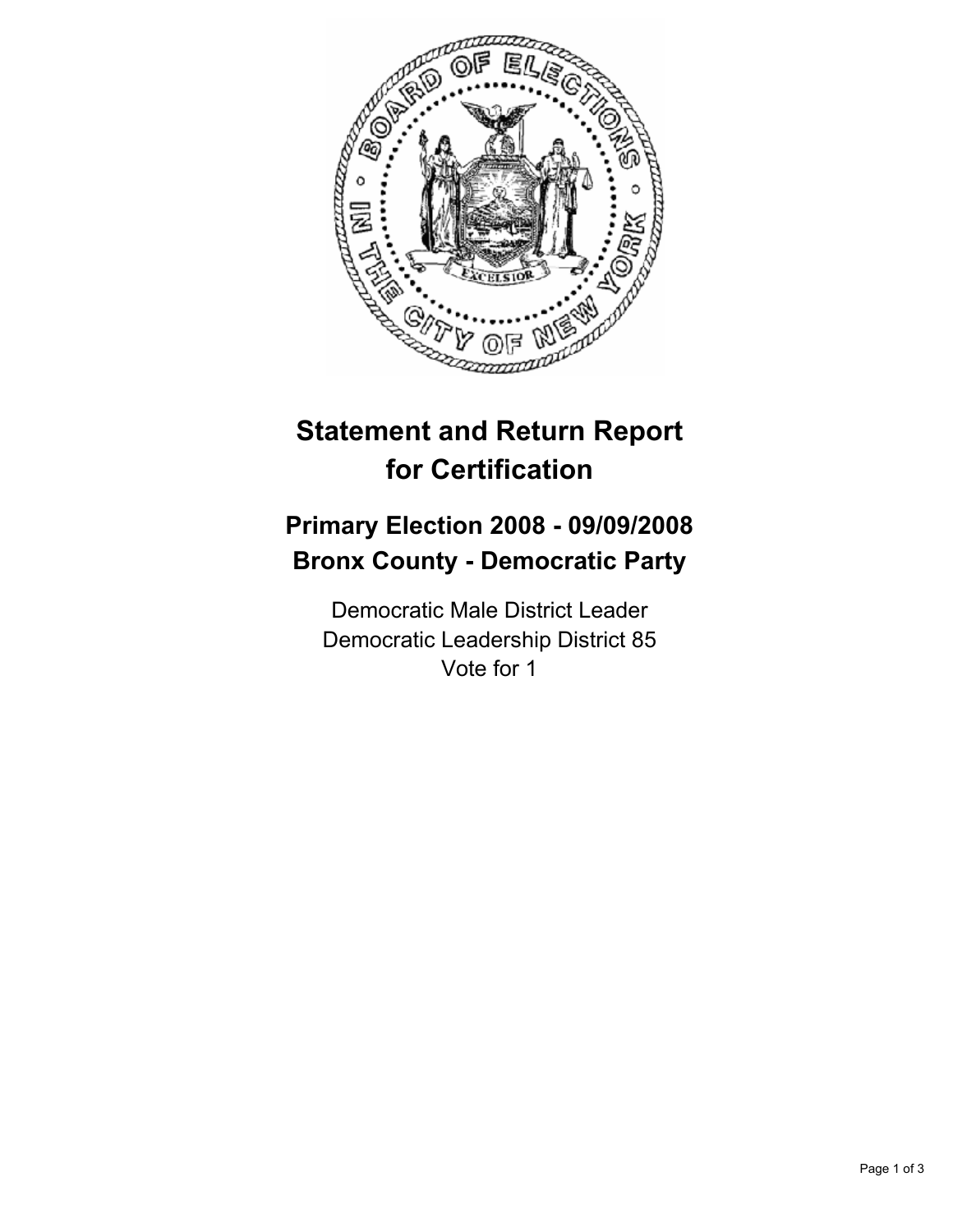

## **Assembly District 85**

| <b>Total Votes</b> | 3,582 |
|--------------------|-------|
| EDWARD PADILLA     | 579   |
| RUBEN DIAZ JR.     | 3,003 |
| AFFIDAVIT          | 257   |
| ABSENTEE/MILITARY  | 98    |
| <b>EMERGENCY</b>   | 13    |